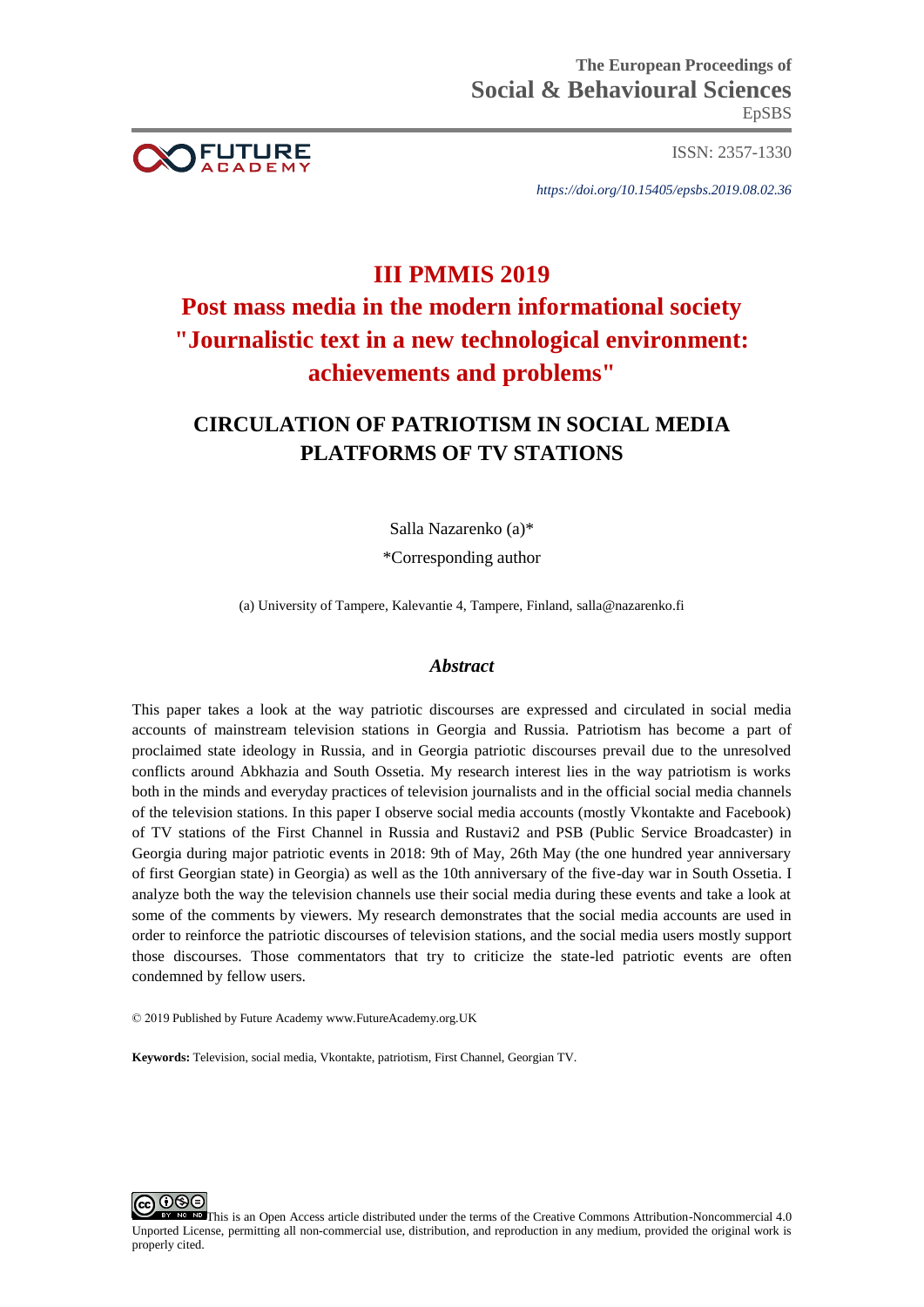## **1. Introduction**

In academic literature, most texts related to media and patriotism have to do with the role mainstream media has played in the situations of war and conflict. All governments everywhere try to justify military actions by selling them as something that serves the national interest. Consequently, patriotism and patriotic journalism could be something that the countries *need* in order to justify warfare. This often leads to government criticizing the role of the media, and one of the underlying assumptions is that the media is being unpatriotic. There is widespread academic consensus on the fact that media plays a role in all conflicts – today more than ever, thanks to the diminishing role of traditional media outlets as well as all the possibilities of modern techniques of manipulation. Existing studies have in fact suggested that media has served the military rather well in times of war (Carruthers, 2000; quoted by Goddard, Robinson, & Parry, 2008). Despite the long-lasting academic debates about war journalism, propaganda and nationalism, patriotism remains a vague term. Unlike in the case of another widely used term, nationalism, few scholars have spent years looking for an exact definition. For example, patriotism can be defined as "positive nationalism" or a general sentiment related to the love of motherland – and in most cases – warfare, either information war or a military affairs. It seems clear that the notions of patriotism are often bound to historical situations and schools of social or political thought (Nikonova, 2010, p. 356). Thus, despite the need of some kind of a clarification of the term there is a need to remind that in this particular work I look at patriotism in the context of a post-Soviet or, more generally, post-totalitarian state.

## **2. Problem Statement**

Subsequently I aim at defining patriotism from the viewpoint of patriotic journalism, aiming at looking at what patriotism means for a journalist in his/her everyday work and self-understanding as a journalist.

So, is patriotism and patriotic journalism a necessary method for a journalism functioning in a society that potentially faces war or conflict or external threat? How is patriotism understood and created? (see Sanina, 2017).

In order to understand this, I intend to compare the ways the patriotism is constructed in (social) media texts in post-Soviet nation state context (Volkov & Goncharov, 2017).

#### **3. Research Questions**

Research questions have to do with the role of mainstream television stations in the patriotic discourses in the two countries. In my analysis of the social media accounts during major patriotic events, my questions were:

How is patriotism and state orientation reflected, circulated and re-circulated in the social media accounts of major TV stations in Russia and Georgia?

How do the users of social media of the TV stations react to and interpret partiotism? What are the prevailing discourses?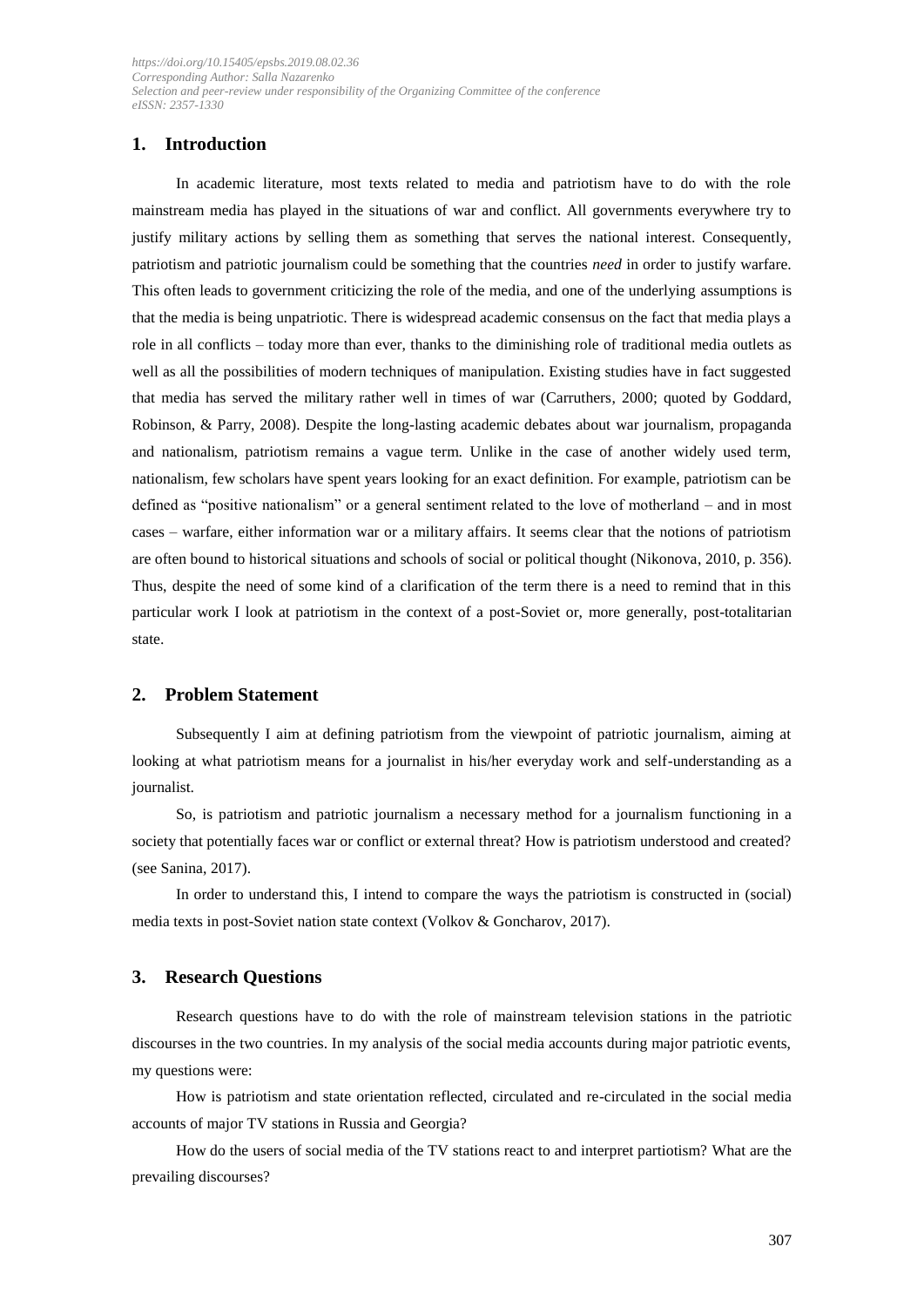## **4. Purpose of the Study**

The purpose of this study is to contribute to our understanding of the way state-imposed patriotic narratives move and circulate in the social media accounts of mainstream television stations and to understand the way user-generated content contributes to this understanding (Morozov, 2017, p. 27).

## **5. Research Methods**

My research was done by gathering (copying and saving) social media data from Vkontakte and Facebook accounts of the most popular mainstream television channels in Russia: First Channel and Rossiya 1 in Russia and Rustavi2 and PSB in Georgia. I saved the comments as a separate file, classified and analyzed them.

I took a look at both the writings by the channels themselves, the official approach taken by the TV stations, and to the reactions of the readers, to "user-generated content" that refers to the material product, not the tools or process of this product's creation (Mandiberg, 2012).

## **6. Findings**

Despite the rapid transformation of media and its movement towards a "hybrid media system" (Chadwick, 2017), mainstream television remains the most important medium for vast audiences in both Russia and Georgia (Mikashavidze, 2014, pp. 123–126). This is why research on them remains important in the context of the research of the societies in transformation. What makes television a dream is the possibilities of control it provides, for instance, via the control of its frequencies. On the other hand, the appearance of direct translations made control difficult, if not impossible, now that hybrid media systems have created a 24/7 circulation of news and comments in multiple platforms simultaneously.

The internet penetration in both countries has by now reached over half of the population<sup>1</sup>. The amount of social media users is also very high in both of the countries. In Georgia, Facebook is the most popular social medium page and, for instance, Vkontakte reaches marginal populations. This is why my research concentrates on Facebook (Baran & Stock, 2015).

In Russia, the rise of internet-based communication meant that the political news enviromnent could be influenced in a new, different way. For instance, during the August 1991 coup in the Soviet Union, the company Relkom sent some 46,000 items of information throughout the country and abroad via email at a time when all other forms of mass communication were controlled and closed (Zassoursky, 2004, p. 161). The new medium was also instrumental in the rise of so-called 'information wars' in the 1990s (Skillen, 2017, pp. 213 – 217). Political consultants working for different political forces used the Internet for anonymous publishing, afterwards citing these sources (Zassoursky, 2004, p. 169).

As freedom of speech in Russia deteriorated, Internet also became a place for journalists unwilling or unable to work for traditional media outlets (Simons, 2016, p. 4). This was largely due to the very low

<sup>1</sup> <https://www.statista.com/statistics/567007/predicted-number-of-internet-users-in-russia/>; <http://www.internetlivestats.com/internet-users/georgia/>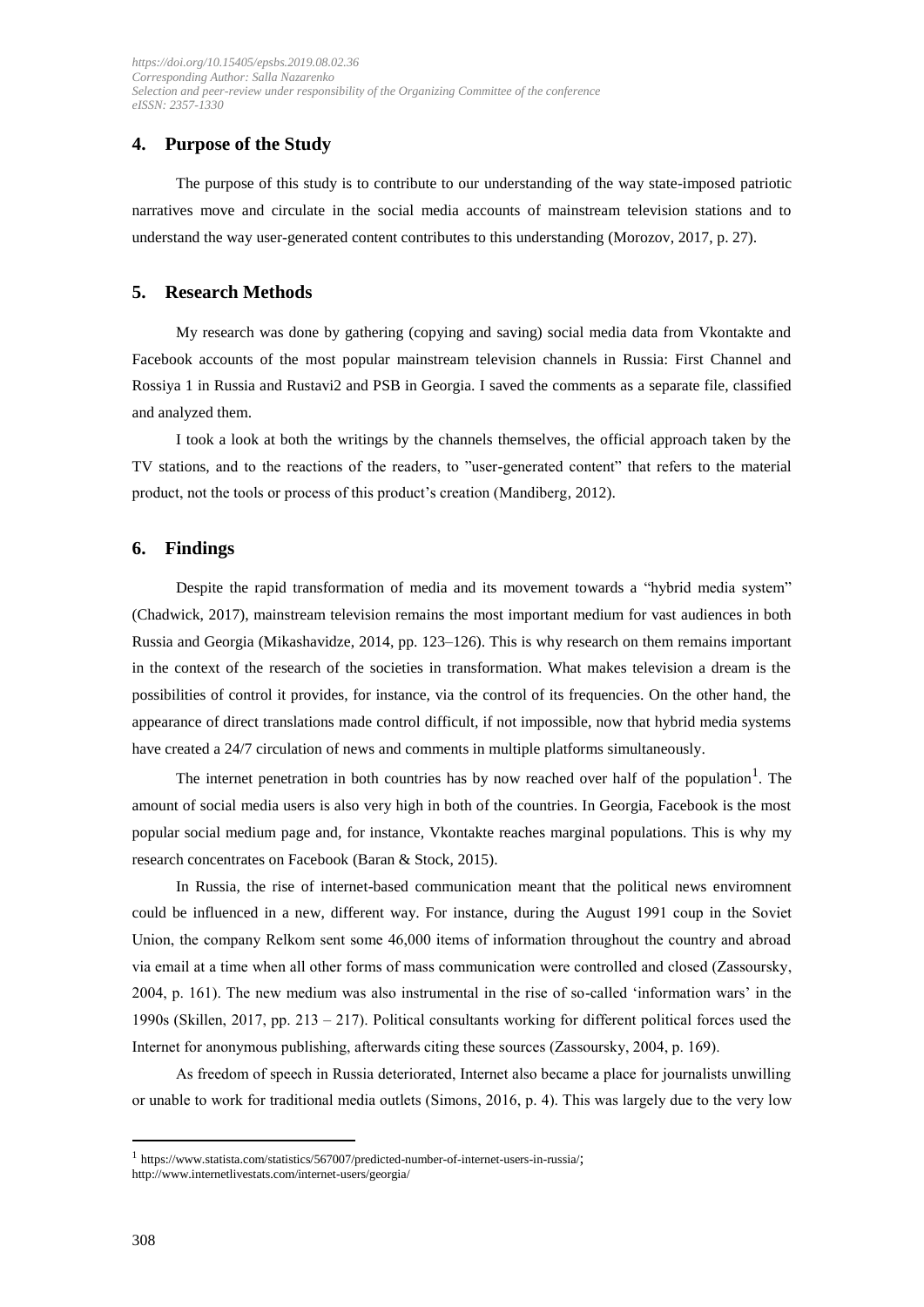printing and production costs of online publications compared to those of traditional media. Today online platforms are a natural and self-evident part of the work of the "traditional" outlets as well (Rollberg & Laruelle, 2018, p. 327).

First part of my analysis concentrated on Victory Day in Russian TV stations' social media, namely, Vkontakte. May 9th, Victory Day, the day of the end of the second world war is a major holiday in Russia. It has been a public holiday in Russian Soviet Socialist Republic since 1965, after which it became a central symbol of identity for the Soviet people.

Prokazina & Starykh (2014) note in their study published in the eve of the 70th anniversary of the end of the war that "currently the ways that the memory of Great Patriotic War is being reproduced and preserved are undergoing a new phase" (p. 35). The authors note, that the main emotional tone is still characterized by the feelings of pride over the country; thankfulness to the participants of the war and the grief over the huge amount of victims.

I observed the social media accounts of First Channel and VGTRK on May 9th, 2018. I copied the status updates and most of the comments on a separate word file, which I analyzed later.

Due to the fact that some comments might have been removed or not copied very well, the amounts stated here are approximate.

It was clear that literally all the TV programmes of the day on Rossiya 1 (VGTRK) and First Channel would be devoted to the celebrations. Consequently, the social media updates concentrated on them: the parade, advertisements of upcoming programmes and other related things.

In the morning programme Rossiya 1 shows interviews with military specialists, war veterans and the participants of the war. There is also a calculator that counts ours to the beginning of the parade. The correspondent standes on Tverskyi talking to the soldiers driving the tanks, congratulating and encouraging them. The driver of II World war – model tank expresses that he is nervous about the responsible tasks related to the events.

Followed by this there is a programme that describes different religions, interviewed by a mufti, Orthodox priest and a Jewish leader. Representatives of civil society, such as the society of the survivors of the siege of Leningrad are interviewed.

#### **6.1. 09.05 in Vkontakte**

Vkontakte remains the most popular and used social media channel for Russian TV giants.

On May  $9<sup>th</sup>$ , The channels kept on putting updates of the celebrations.

For instance, First Channel started as early as s at 9 am Moscow time by stating

*"Main parade on the main TV channel of the country! Direct translation from the Red Square. Only on First Channel you will see the Parade devoted to the Victory Day in all its magnitude, beauty and diversity! Unique picture, amazing views and unusual perspectives".*

Further on in the morning the Channel advertised "films about war that everyone should see". The Channel promised to show several classics, that are being called "Victory films". This post gathered 554 likes. Some commentator states that "we will cry"; others suggest some other films that should be shown.

The main parade in Moscow was due to start at 10 am Moscow time, thus the Vkontakte posts of First Channel concentrated on advertising it. These posts, however, gathered quite a lot of criticism due to the perceived bad quality of the broadcast.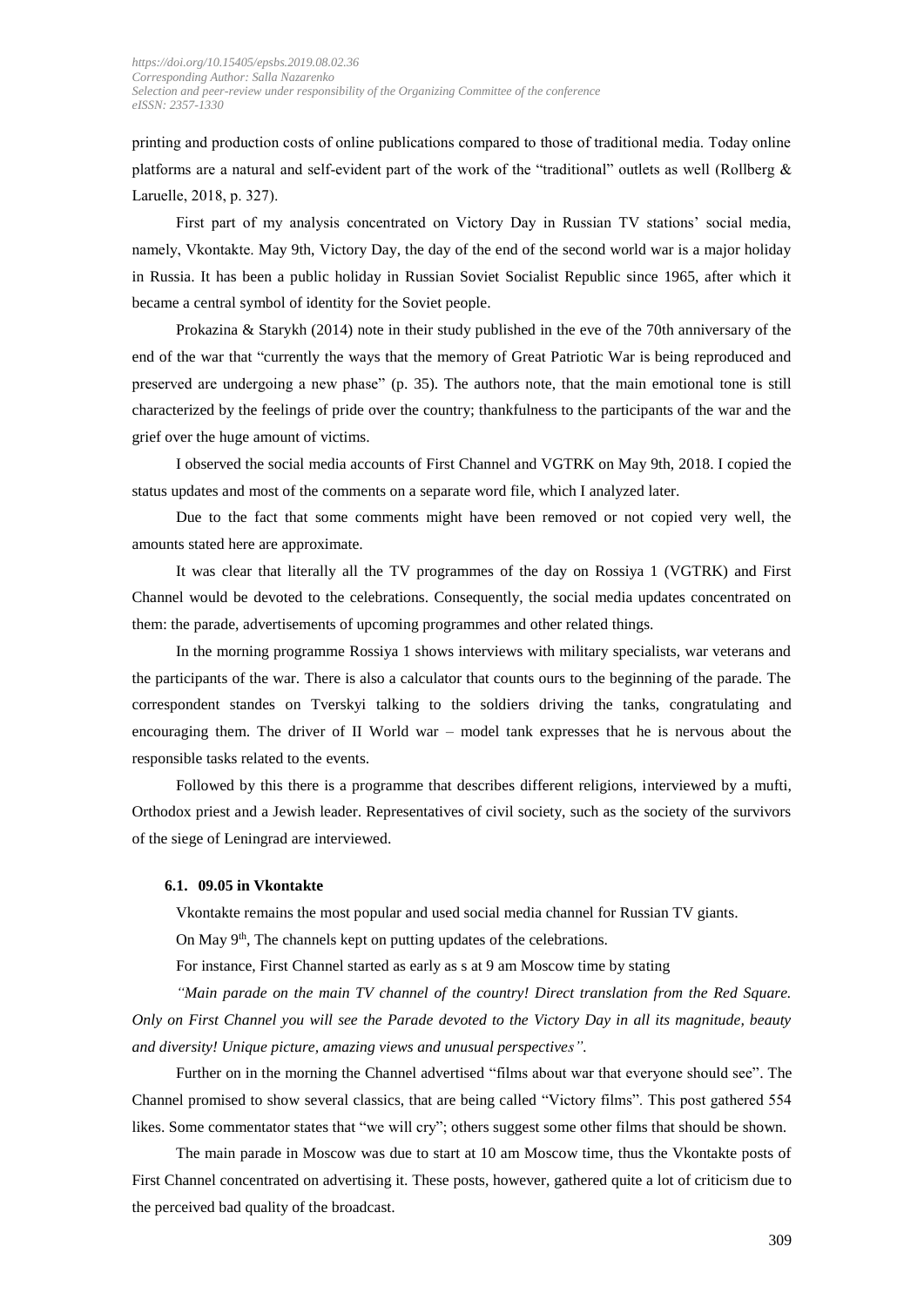The next post was the interview of a veteran of II World War, Aleksander Nikolayevich Bodnar, who had during the war completed 300 flights, got hurt but continued untl the end – even participating in the first Victory Day Parade in July 1945. Further on, the channel congratulates all the veterans.

After midday the channel posts about Vladimir Putin putting flowers on the graves of the unknown soldier; then more news about the parades in different cities with a separate story from Sevastopol, with references to Krim.

The Channel also paid quite a lot of attention to the Immortal Regiment. The regiment was organized for the fourth time and it was broadcast live on TV. The commentators took on to comment on their experiences, their relatives that took part in the parades and so on.

The update about immortal regiment gathers a lot of comments, most of them positive. People were using memes to commemmorate the day. The only negative comments were related to the quality of the translation and some of the hosts; in addition to this some people were outspoken in saying that the war was devastating and very many people died in it.

Out of the 160 comments that I copied – this does not include moments, when people are only sending pictures and memes, and there were plenty of those, neither does this include all conversations that take place directly between people – 39 were either critical or otherwise negative. Some of them were people conflicting with each other and some where critical towards the celebrations. Vast majority of the commentators were simply congratulating each other and saying positive things of the parade. Those criticizing, for instance, the cost of the parade, were called "provocateurs" and disliked by their fellow commentators.

#### **6.2. 09.05 in Rossiya 1**

The social media channels of Rossiya 1 are less popular than those of the First Channel.

The general line in updating about the day was, however, very similar to that of the First Channel. The channel concentrated on updating the importance of May  $9<sup>th</sup>$  to the country, and to the fact that the celebrations shall be followed suit by the channel

The Vkontakte – updates gathered very little likes and comments, much less than on First Channel, most of them were likes and memes that had to do with the holiday.

However, there was more criticism of the celebrations on Rossiya 1 than on First Channel. Some commentators, for instance, underlined that the war was won but situation in Russia is not good. Commentators found the parade expensive, reminding that pensions and salaries remain low in the country.

Most of the Vkontakte feed concerned the parade and the criticism has to do with the low quality of the translation.

By the evening Rossiya 1:s the most commented post on Vkontakte feed of Rossiya 1 was

the news about the start of the parade and the post where the channel congratulates the viewers. The latter gathered 155 comments by the evening, most of them memes congratulating each other.

After this the posts gathered much less comments: from under ten to some 29. The most exciting for the viewers was apparently the parade. The broadcast of the parade was the same on all the channels.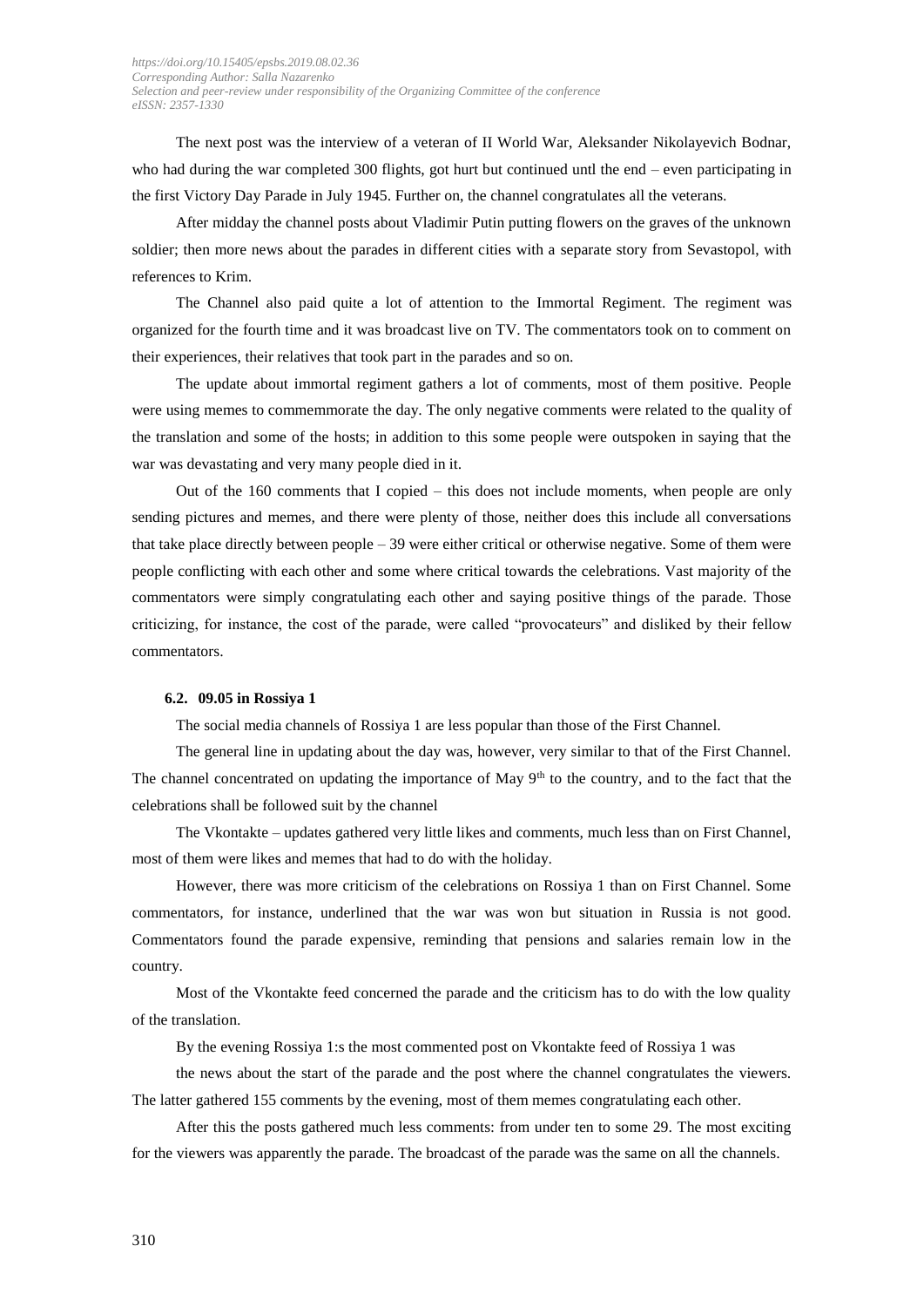The Vkontakte accounts of Rossiya 1 and First Channel on Victory Day show the pattern of the channels of just advertising their own programmes on Vkontake, not taking part on discussions or provoking anything new.

The criticism has mostly to do with the quality of the translation of the programme. There is some, criticism of the cost of the parade. Observing the updates I could find one comment that criticized Putin under five comments that criticized the regime directly. In general the tone of the comments and discussion was almost religious. The Victory Day seems to remain a day that unites the country under the flag of patriotism.

The interesting fact is that there was more criticism and diversity in the discussion at Rossiya 1 than at First Channel.

Thankfulness to the heroes of the war is one of the dominating discourses. First and foremost, this means the veterans; however, the discourse reaches to other people that are being considered heroes. The Second World War, as the preceded first one in 1914-1918 was a total war in terms of the length, the setting and the amount of resources pulled into it. As written by Becker (2015), "for the first time in history, the whole world waged war – a war that devoured men, resources and energy: that split loyalties, reignited old fervors and generated new horrors" (p. 129).

Heroism, sacrifice and fight are very obvious in the way the discourses of World War II are constructed in modern Russia. The talk about the amount of human victims is very seldom there: the massive suffer of civilians is raised most often in the context of near-inhuman – sacrifice such as when memorizing the siege of Leningrad.

#### **6.3. 100th anniversary of Georgia in social media of Rustavi2**

On May 26th, 2018, Georgia celebrated the 100th anniversary of the Democratic Republic of Georgia. This was the first attempt to establish an independent republic of Georgia, approximately along the current state borders of Georgia<sup>2</sup>. The celebrations were somewhat criticized and questioned beforehand due to the history: the first independence of the republic<sup>3</sup> did not last longer than three years.

The celebrations, however, gathered six head of states and the descendants of remarkable figures from the beginning of Georgian independence, such as Noe Zhordania, Akaki Chkhenkeli, Noe Ramishvili, Noe Khomeriki, General Giorgi Kvinitadze and Mamia Berishvili. Year 2018 was also declared "the Year of Freedom" by the president Giorgi Margvelashvili; the idea of this campaign was to underline how the country is moving from "independence to freedom".

I followed the social media accounts of Rustavi2 during the day.

Rustavi 2 is a famous and disputed channel in Georgia. It was said to be instrumental in the 2003 Rose Revolution that ousted Soviet-era president Eduard Shevardnadze. Its multiple ownership disputes have taken the channel all the way to the European Court of Human Rights<sup>4</sup>.

<sup>2</sup> [https://en.wikipedia.org/wiki/Democratic\\_Republic\\_of\\_Georgia](https://en.wikipedia.org/wiki/Democratic_Republic_of_Georgia)

<sup>3</sup> [https://www.georgianjournal.ge/society/34521-georgia-celebrates-100th-anniversary-of-establishment-of-first-democratic](https://www.georgianjournal.ge/society/34521-georgia-celebrates-100th-anniversary-of-establishment-of-first-democratic-republic-what-happened-on-may-26.html)[republic-what-happened-on-may-26.html,](https://www.georgianjournal.ge/society/34521-georgia-celebrates-100th-anniversary-of-establishment-of-first-democratic-republic-what-happened-on-may-26.html) downloaded 20th August, 2018

<sup>4</sup> <https://eurasianet.org/georgia-rustavi2-claims-temporary-victory-ownership-fight>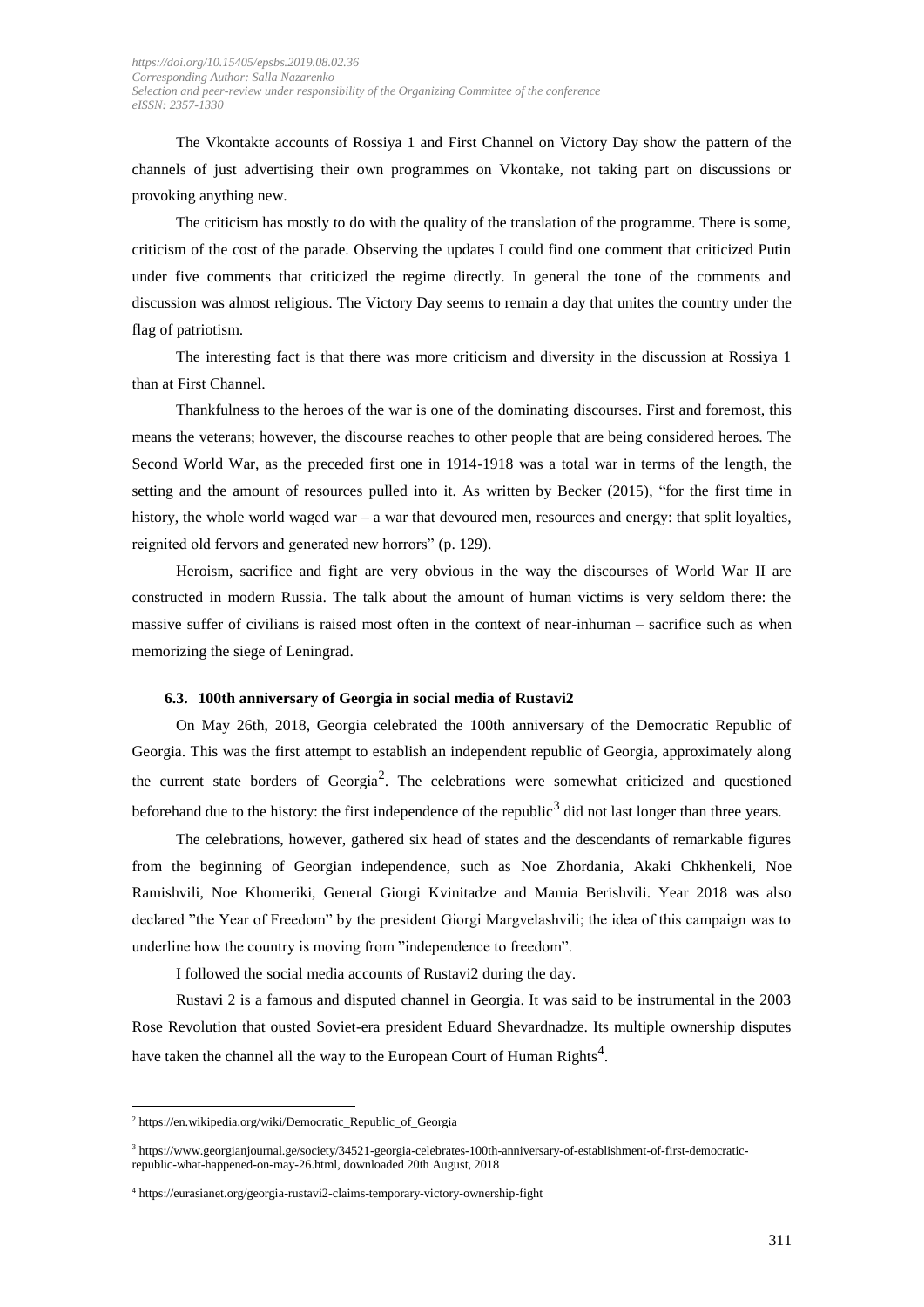#### **6.4. Rustavi2 on Facebook, May 26th**

Rustavi2 Facebook is a very popular site on Georgian terms. It has over 580 000 likes and over 596 000 followers (August 2018), that can be compared to the 198 000 likes of Yle Uutiset (the main news programme of Finnish public broadcaster) or the 97 000 likes of Yle channel; or the 890 000 Facebook likes of First Channel in Russia – the latter, however, enjoying an audience at least tenfold compared to Rustavi 2.

On 26<sup>th</sup> May, Rustavi2 started celebrating the independence in the morning. It updated its Facebook several times an hour starting from the morning, in order to cover the festivities extensively.

The channel devoted time and effort to the speeches of foreign presidents, to parades in different cities, the oath ceremony of newly recruited soldiers and other related events such as the opening of the new independence hall.

Rustavi 2, as all the observed TV stations, uses social media in order to remind of and advertise its programmes. So also, May 26th most of the Facebook posts had to do with the programming. However, very first in the morning the channel did remind its viewers about the coming anniversary of Georgia. Further on the channel adveritised its serials such as "My Wife's Daughter" and posted pieces of news: about a journalist of the Public Service Television that got caught of possessing drugs; about a murder investigation and other things.

In the evening, at 20.47 pm the channel posted a larger amount of text about the festivities. It mentioned the above-mentioned descendants of early Georgian politicians. Otar Zurabishvili, representative of the Georgian diaspora in Paris, was quoted saying that the "price for freedom for all generations has been paid". She also regretted that there is no monument for political migration in Georgia.

During the evening news there are also news about Georgia's Nato aspirations, and the celebrations of "European Georgia". Interestingly, even though Rustavi2 remains "independent", the official discourses of "Europeannes"; "heroic past", solidarity of nations" and "freedom and liberty" could be found in the updates of Rustavi2 during celebrations.

## **6.5. 10th Anniversary of Five-Day War in Russian and Georgian TV Channels' Social Media Networks**

The 10th anniversary of Russo-Georgian war could be expected to be a day that would demonstrate a certain outburst of patriotism in both countries.

I observed the following social media accounts:

Facebook-pages of

of Public Service Broadcaster (both Russian and Georgian) and Rustavi2

Vkontakte-page of 1st Channel and Rossiya 1

Facebook-pages of 1st channel and Rossiya 2.

I copied the updates and comment threads concerning the 08080 during the day. I used Google translate in order to follow the discussions in Georgian.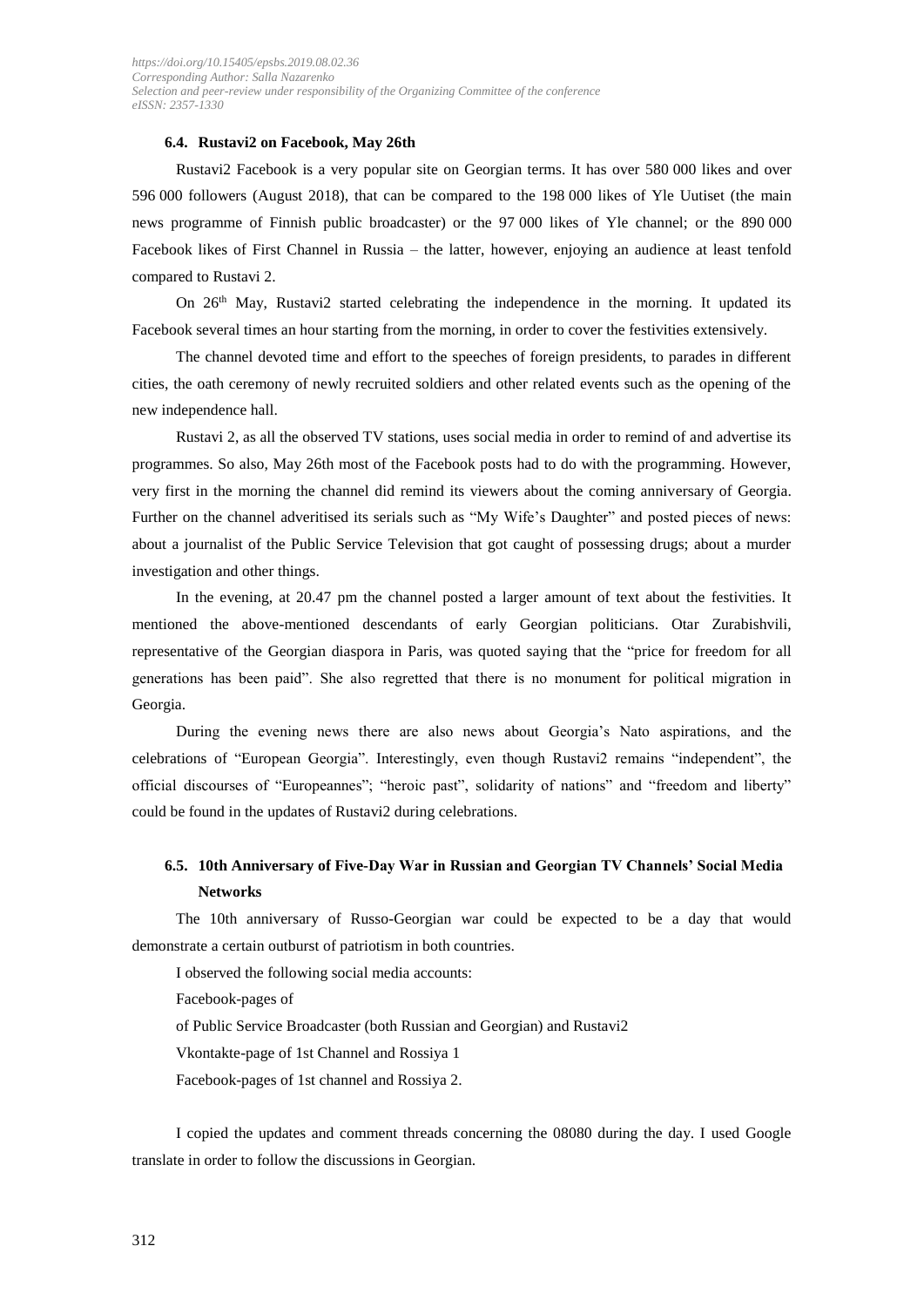### **6.6. 08.08.18 on Rustavi 2**

Rustavi 2 concentrated on updating about the amounts of victims of August war: 170 military personnel, 14 policemen and 300 civilians. The channel reminded that over one hundred thousand Georgians became internally displaced after the war.

The reaction of people on this is rather emotional and it sparks also discussions between Georgians about whether it was Georgia that launched the war or not.

Further Rustavi2 puts out a piece, where the dwellers of Gori memorize the war´, about a Georgian cross being put by the village of Adzvi near occupation line and about the way the memorial day is celebrated in different parts of Georgia.

Later during the day, the channel posted news peace about the comments of the aspiring Presidential candidate Salome Zourabishvili, that was outspoken about the beginning of the war.

During the day the channel posts some memories of the war, but the dominating update is the blame put by Salome Zourabishvili on the previous leadership about the beginning of the war. This inspires over 1000 comments.

#### **6.7. 08.08.18 on PSB**

Georgian Public Service broadcaster, GPB, has two Facebook accounts: one in Georgian and another in Russian. The channel's Facebook is clearly less popular than that of Rustavi 2 with a bit over 223 000 likes and 231 400 followers (August 2018) in Georgian and only some 600 – 700 in Russian.

1 st channel posted a lot of news about 0808 on its Georgian version, but they sparked hardly any discussion. In the evening the channel put out a documentary, "Unknown soldiers" about the August war. The channel also covered the war in photographs and posts the memorial events organized in other cities such as Zugdidi and Poti, and a separate programme about the village of Ergenti near the occupation line is being broadcast.

The channel also posted about the reactions of other countries about the anniversary of the war.

Again, the only posts that sparked a lively discussion were those related to Georgian politicians' views on the war. Presidential candidate Salome Zourabishvili's criticism about the big amount of victims as well as the role of Georgia in the war sparked a lot of criticism; so did a quote from Nino Burjanadze, former speaker of Parliament and an active member of the United National Movement – party. Burjanadze was is quoted by PSB as calling for dialogue with Abkhaz and Ossetians, which made some commentators state that she should be expelled from the country and "sent to Putin".

PSB also has a Russian-language Facebook site. On 0808 it consisted on the same news that were on the Georgian web site, translated onto Russian, including the pictures of the war; comments of Sergei Ivanov about the plans Russia had; the comments of Salome Zourabishvili about the victims of war and the commets by President Margvelashvili saying that "neither our faith nor our moral has been shattered by this war."

During the day, most of the status updates in Russian had to do with the war: mostly the comments by foreign countries often calling for Russia to respect the ceasefire agreement. There were quite a lot of quotes from the representatives of different countries, supporting Georgia and reminding about the territorial integrity of the country.

However, these materials did not lead to any discussion in particular.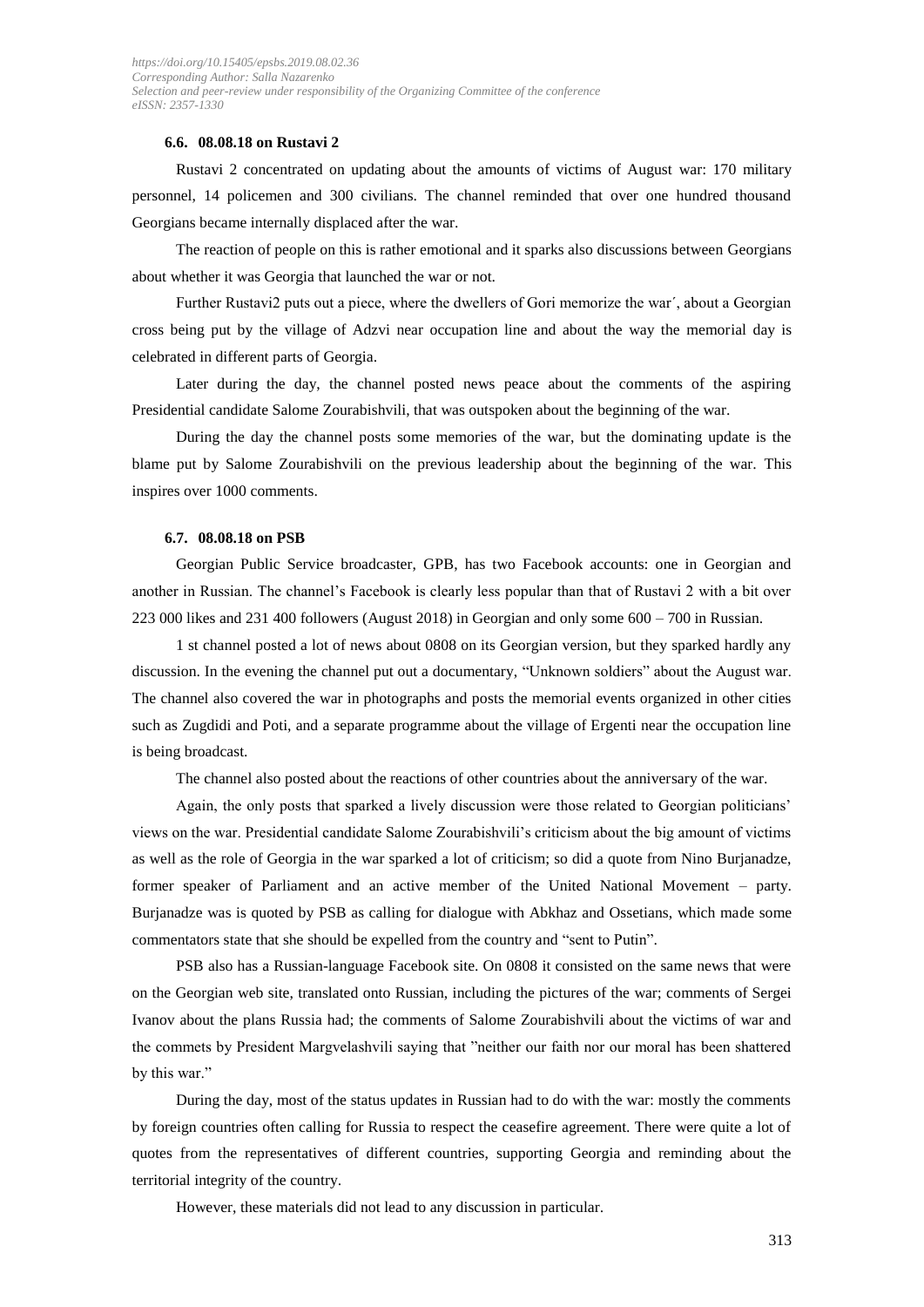#### **6.8. 08.08.18 on First Channel and VGTRK**

Vkontakte, as explained earlier, is the most popular social media platform in Russia.

First Channel linked its news programmes in its Vkontakte, site, starting by a piece of news about people in South Ossetia carrying flowers to the memorials of people that suffered from the fiveday war that appears online at 11.03 am. This piece gathered some comments, including a screen shot from twitter where writer Armen Gazparyan refers to the interview of editor-in-chief of Echo Moskvy, Aleksei Venediktov, saying that "Abkhazia and South Ossetia had no connection to Georgia before 1917" and that until 1931 Abkhazia was a separate republic within the USSR, calling this the "short lessons in history".

Interestingly enough, after a few hours this and some other comments have disappeared from Vkontakte.

The most intense social media discussions on 080808 took place, however on the Facebook site of First Channel. First Channel sent the very same post as it did on Vkontakte about South Ossetians remembering the war. On Facebook there were nearly 400 likes and 349 comments and the news gets shared over 130 times (in two weeks' time). These comments were almost exclusively fights between Georgians and Russians about who started the war. There are some comments calling for peaceful discussions.

The next post by First Channel was about the memorial sites that are in South Ossetia. This post was also popular; shared 269 times by the evening of August 8th. The discussions under the post were very similar to those under the previous post; concentrating on finding the guilty ones for the war. The similar posts "I am Georgian" with the flag were being repeate on this site too, so were many references to history, such as "You should read the history, to the 3rd century and further, in order o know the truth… Georgians were reading the Bible when Russians were still climbing in trees".

There are also some commentators that aim at a more peaceful tones in discussion, and these people often refer to the fact that both Georgians and Russians are Orthodox Christians.

VGTRK had apicture of Tskhinval/ $i^5$ , the capital of South Ossetia, featured in its Vkontakte page.

There were a few comments under the picture, such as "Eternal memory to the dead.. Burn in hell Misha" (refering to the former president of Georgia, Mikheil Saakashvili).

Both Russian channels seem to put the very same materials to Facebook and Vkontakte. The "080808" -picture by VGTRK provokes on Facebook three comments, one of which states that "there is no South Ossetia historically" and another says simply "Honor to Georgia."

#### **7. Conclusion**

In the hybrid media system of Russian and Georgian TV station's social media web sites it is clear that the social media sites of the stations exist in order to strengthen and re-circulate the content that is coming out on television. During important events such as 9th of May or the anniversary of August 2008 war, the social media platforms are rather there to give the viewers a common space for mourning; for anger and, especially in case of Georgia, also for political debates.

<sup>&</sup>lt;sup>5</sup> In this work I write the names of Tshinkval/i and Sukhum/i demonstrating both the Georgian and Ossetian / Abkhazian way of writing them.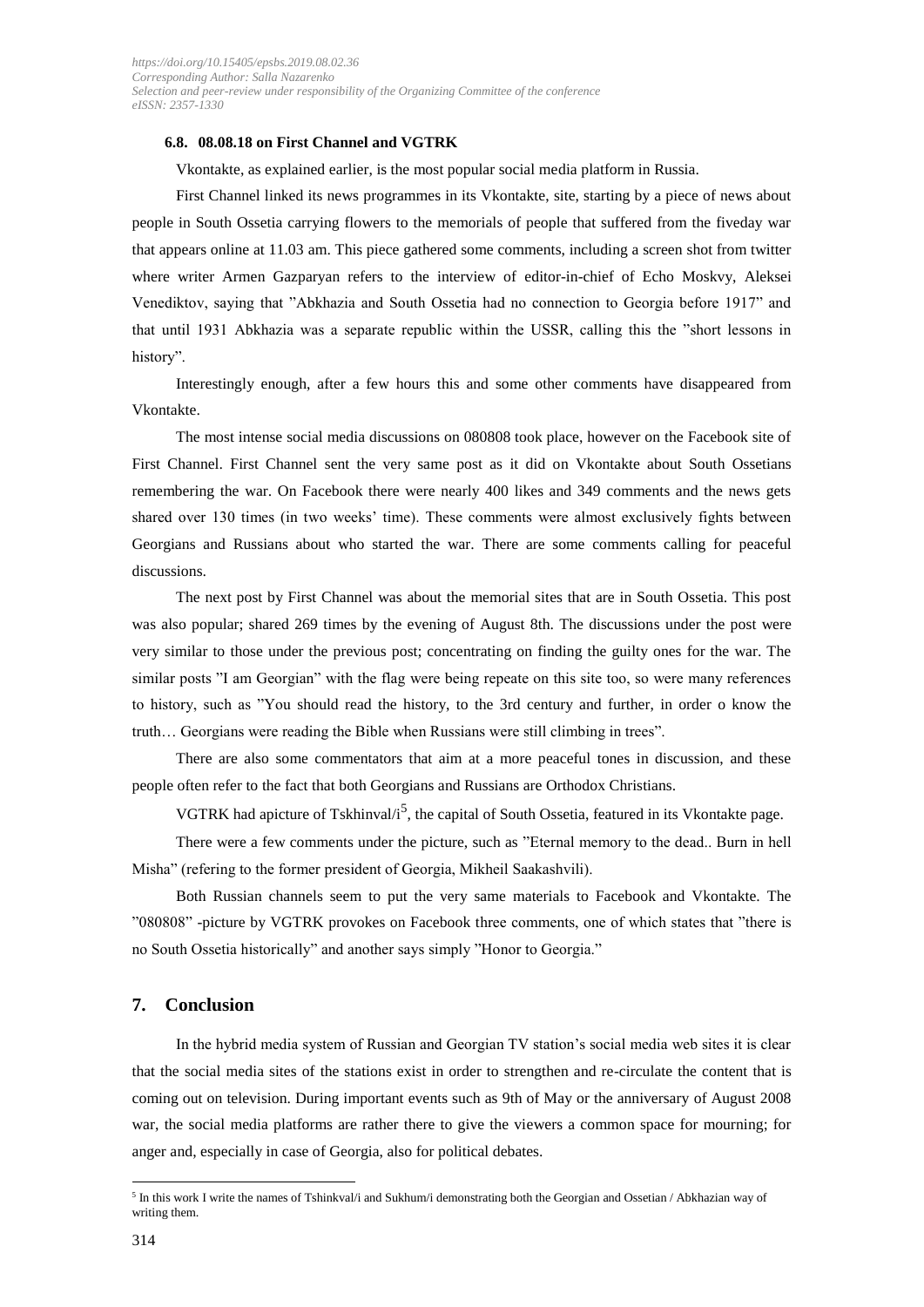The official patriotic approaches to the Victory Day: pride of the motherland, grief for the dead and thankfulness to the heroes of the war are all vividly expressed in social media, also in the comments of the viewers. There seems to be a uniform, even ritualistic way of celebrating and mourning the day that is also reflected in the comments in social media.

The power is exercised and reproduced in discoursive rituals that are –voluntaringly and willingly – repeated in the social media comments. This reminds of the Bourdiuean thoughts of the 'construction of the object': in this case, again followed by Bourdieu, of a citizen. Here the discoursive practices of social media commenting provide a context-specific meaning of citizenship. Fairclough (2010) uses the concept of 'banal citizenship', following Michael Billig's concept of 'banal nationalism' in describing "a pervasive but unremarked set of discourses, practices and materialities that in different ways serve as 'signifiers' of citizenship – as indexes of citizenship identity, status or values" (p. 415).

Following this line of thought, the way Victory Day and August  $8<sup>th</sup>$  are presented in social media, and the way the commentators follow the pre-determined discourses shows us a discoursive relationship between governing and governed. The comments of the events in both countries demonstrate an expected model of citizenship: of someone who understands the correct way the important patriotic events must be celebrated and commented. The banalizing comments that are sent to those that try to slip from the discoursive line, often referring to the (lack) of mental health of these commentators, demonstrate the "correct" way of celebrating the day. Following Fairclough: the multiple discources and practices of governance make available to people a range of resources out of which specific instances of 'citizenship' can be aassembled. And the assumed 'citizen' of Victory day is loyal, happy and ready to remember the heroes, thank the veterans and to mourn the dead.

## **References**

Baran, K., & Stock, W. (2015). Facebook Has Been Smacked Down. The Russian Special Way of SnSs: Vkontakte as a Case Study. Unpublished, Heinrich Heine University, Düsseldorf, Retrieved from https://www.phil-fak.uni

duesseldorf.de/fileadmin/Redaktion/Institute/Informationswissenschaft/heck/Baran\_2015\_ECSM\_ 2015\_Proceedings.pdf

- Becker, A. (2015). The Great War, World War, Total War. *International Review of the Red Cross*, *97*(900), 1029-1045.
- Chadwick, A. (2017). *Hybrid Media System. Politics and Power.* Oxford University Press.
- Fairclough, N. (2010). *Critical Discourse Analysis*. London: Routledge.
- Goddard, P., Robinson, P., & Parry, K. (2008). Patriotism meets plurality: reporting the 2003 Iraq War in British Press. *Media, War & Conflict, 1*(9).
- Mandiberg, M. (2012). *The Social Media Reader*. New York: New York University Press. Retrieved from [http://ebookcentral.proquest.com/lib/helsinki-ebooks/detail.action?docID=865738.](http://ebookcentral.proquest.com/lib/helsinki-ebooks/detail.action?docID=865738)
- Mikashavidze, M. (2014). *Social Movements, Media, and Democratization in Georgia*. PhD Thesis, University of South Carolina. Retrieved from [https://scholarcommons.sc.edu/cgi/viewcontent.cgi?article=3861&context=etd&fbclid=IwAR1nfk](https://scholarcommons.sc.edu/cgi/viewcontent.cgi?article=3861&context=etd&fbclid=IwAR1nfkxrnjKGNg_MB6RkHjkpezOzvdADfIq_9nlLc7Q6ira1yi2w8rVBUy4) [xrnjKGNg\\_MB6RkHjkpezOzvdADfIq\\_9nlLc7Q6ira1yi2w8rVBUy4](https://scholarcommons.sc.edu/cgi/viewcontent.cgi?article=3861&context=etd&fbclid=IwAR1nfkxrnjKGNg_MB6RkHjkpezOzvdADfIq_9nlLc7Q6ira1yi2w8rVBUy4)
- Morozov, V. (2017). What is the Meaning of "National" in the Russian Debate of the National Interest? In *Russia's New Domestic Scene: Economy, Nationalism, Power, Opposition.* PONARS Eurasia Policy Pespectives; Institute for European, Russian and Eurasian Studies, the George Washington University. Retrieved from [http://www.ponarseurasia.org/sites/default/files/policy-perspectives](http://www.ponarseurasia.org/sites/default/files/policy-perspectives-pdf/Russia%27s%20New%20Domestic%20Scene_Ebook2017.pdf)[pdf/Russia%27s%20New%20Domestic%20Scene\\_Ebook2017.pdf](http://www.ponarseurasia.org/sites/default/files/policy-perspectives-pdf/Russia%27s%20New%20Domestic%20Scene_Ebook2017.pdf)